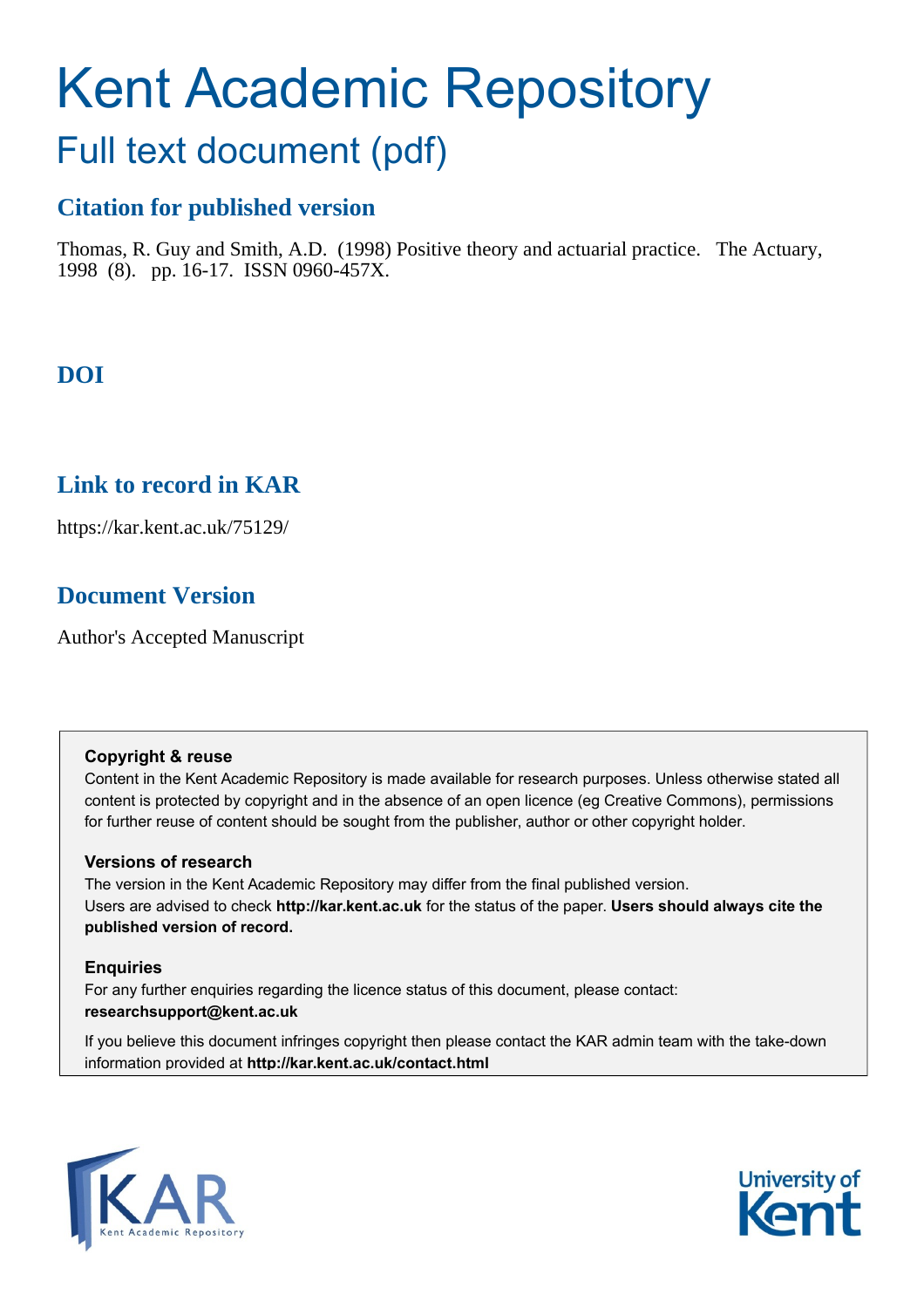# **Positive theory and actuarial practice**

Guy Thomas & Andrew Smith

"In this dice example, the odds are easy to figure. Calculations involving monster hurricanes and earthquakes are necessarily much fuzzier, and the best we can do at Berkshire is to estimate a range of probabilities for such events. The lack of precise data, coupled with the rarity of such catastrophes, plays into the hands of promoters, who typically employ an "expert" to advise the potential bond-buyer about the probability of losses. The expert puts no money on the table. Instead, he receives an up-front payment that is forever his no matter how inaccurate his predictions. Surprise: When the stakes are high, an expert can invariably be found who will affirm -- to return to our example -- that the chance of rolling a 12 is not 1 in 36, but more like 1 in 100. (In fairness, we should add that the expert will probably believe that his odds are correct, a fact that makes him less reprehensible -- but more dangerous)."

#### *Berkshire Hathaway, Chairman's Letter to Shareholders 1997*.

In recent months, the actuarial profession has seen a debate about how financial theory ought to be developed and applied. This has been essentially a normative, philosophical exercise, imposing a view of how actuarial practice *should* progress. In this article we outline an alternative approach to understanding and explaining actuarial practice. The approach is positive rather than normative: it observes actuarial practice and the theories on which it is based and seeks to explain why these practices and theories prevail, rather than offering prescriptions for theories which *should* prevail. We use 'theory' in a broad sense to refer to actuarial thought and argument in general. This terminology is borrowed from financial accounting, where the approach we describe is known as *positive accounting theory.* 

#### **An example**

As an actuarial example of the distinction between normative and positive theory, suppose that we wish to improve our understanding of why different actuaries may use a wide variety of assumptions to value similar long-term liabilities. If we wanted a normative answer, we could ask them each to provide an 'actuarial' justification of their approach; their replies would probably be couched in terms of views concerning the long-term values of economic parameters. These views constitute normative theory, because

- they cannot be confirmed or refuted by data (the long term means a time so far ahead that it is impractical to apply any objective tests);
- they involve prescribing a 'right' approach.

Positive theory, on the other hand, would not be concerned with prescribing a 'right' approach. It would involve observing the environment in which actuarial decisions are made, and seeking to model that environment and generate hypotheses which could be tested against data. We might consider factors such as:

- economic incentives faced by the actuary;
- risks faced by the actuary, such as legal liability, professional censure, or the loss of the client;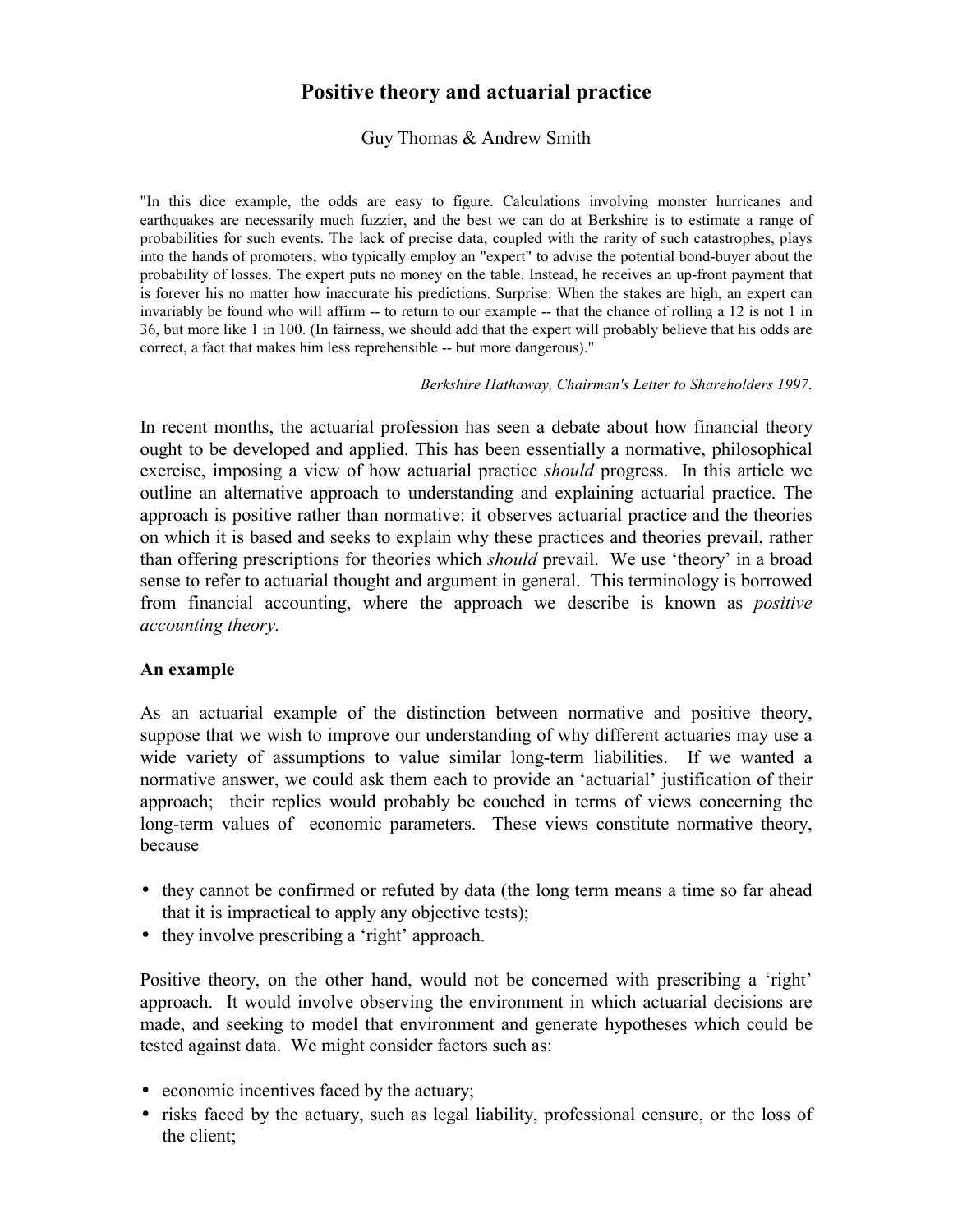• the range of normative theory available to the actuary to justify different decisions.

For example, we might hypothesise that pension scheme funding levels as reported in company accounts are correlated with the strength of the disclosed funding basis. The two essential features which make this a positive rather than normative theory are

- it can be confirmed or refuted by reference to data;
- it says nothing about whether, if the theory is true, this is a good or bad thing.

#### **The market for excuses**

In the accounting literature, positive theory has com to be associated with a distinctive view of the evolution of regulation (broadly defined). This view observes that normative theories may be used as much for advocacy as for illumination. Changes in regulation, actual or threatened, are therefore an important stimulant of demand for normative theories.

For example, proposals to revise accounting standards for pension costs lead to demand for normative theories which support particular interests. Recourse to normative theory provides a more effective lobbying strategy than simple declarations of self-interest. Different theories are demanded by different vested interests. This demand for normative theories to support particular interests constitutes one side of what has been called the "market for excuses".

Given the demand which regulation creates for normative theories, where does the supply come from? Practitioners have an obvious incentive to supply theories which support the interests of their clients or employers. Academics are also a source of normative theories; they have little direct incentive to meet the needs of vested interests, although by doing so they may increase their chances of enjoying industry research funding and other indirect benefits (such as being widely quoted, or greater ease of publication in professional journals).

These observations need not impugn the motives of either practitioners or academics: both may produce their theories purely for intellectual motives, with no regard for vested interests. However, the tendency of vested interests to quote theories which support their positions produces a survival bias: theories which are adopted by vested interests are more effectively disseminated than those which are not.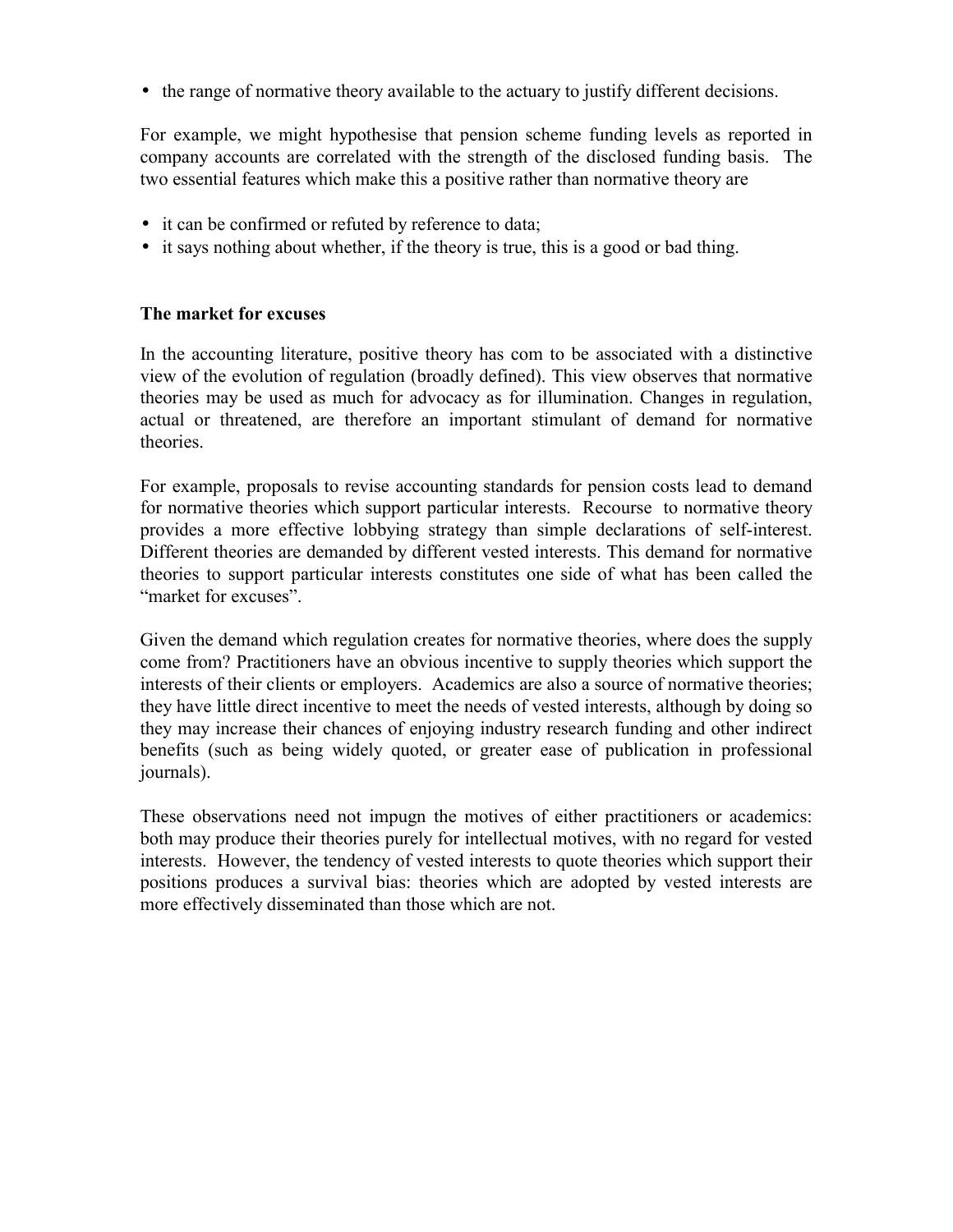| Normative and positive theory |                                                                                                             |                                                                     |
|-------------------------------|-------------------------------------------------------------------------------------------------------------|---------------------------------------------------------------------|
|                               | Normative theory                                                                                            | <i>Positive theory</i>                                              |
| Aims                          | Prescriptions for practice<br>Induction (codification of practice)<br>Deduction (premises to prescriptions) | Explanations of practice<br>Observation<br>Generation of hypotheses |
| <i>Methods</i>                | Little testing                                                                                              | Emphasis on testing                                                 |
| Uses                          | Standardisation of practice<br>Training for practice<br>Market for excuses                                  | Better understanding<br>Better predictions                          |

# **Consequences**

Two interesting consequences follow. First, to the extent that normative theories are stimulated by the demand for excuses, we would expect theory to follow where the political or regulatory agenda leads. In practice, we can observe many instances where this appears to be the case. Some recent examples are:

- political concern with discrimination in insurance pricing, leading to numerous papers on underwriting;
- proposals to change accounting standards for pension costs, leading to a flurry of effort to defend traditional actuarial approaches, or argue for alternative approaches;
- the emergence of 'orphan estates' as a political and media issue, leading to efforts to justify distributions more favourable to shareholders than a 90:10 basis.

In each case, the order of events can be seen as the inverse of the normative paradigm in which "correct" theory advances knowledge, and policy proposals follow from it.

A second consequence of normative theoriesí role as excuses is that whether a theory proves true or false in the long term may not be a particularly relevant factor in whether its originators prosper or not. Much actuarial work is ostensibly about creating visions of the long term, but those visions are often calibrated to permit the achievement of objectives in the short term (a contribution holiday; a benefit improvement; an increase in reported profits). Even for an actuary, being right in the long term may be largely irrelevant to being successful in the present. (This temporal mismatch between the substance of actuarial debate and the objectives of participants in debate has many interesting implications, which merit further study.)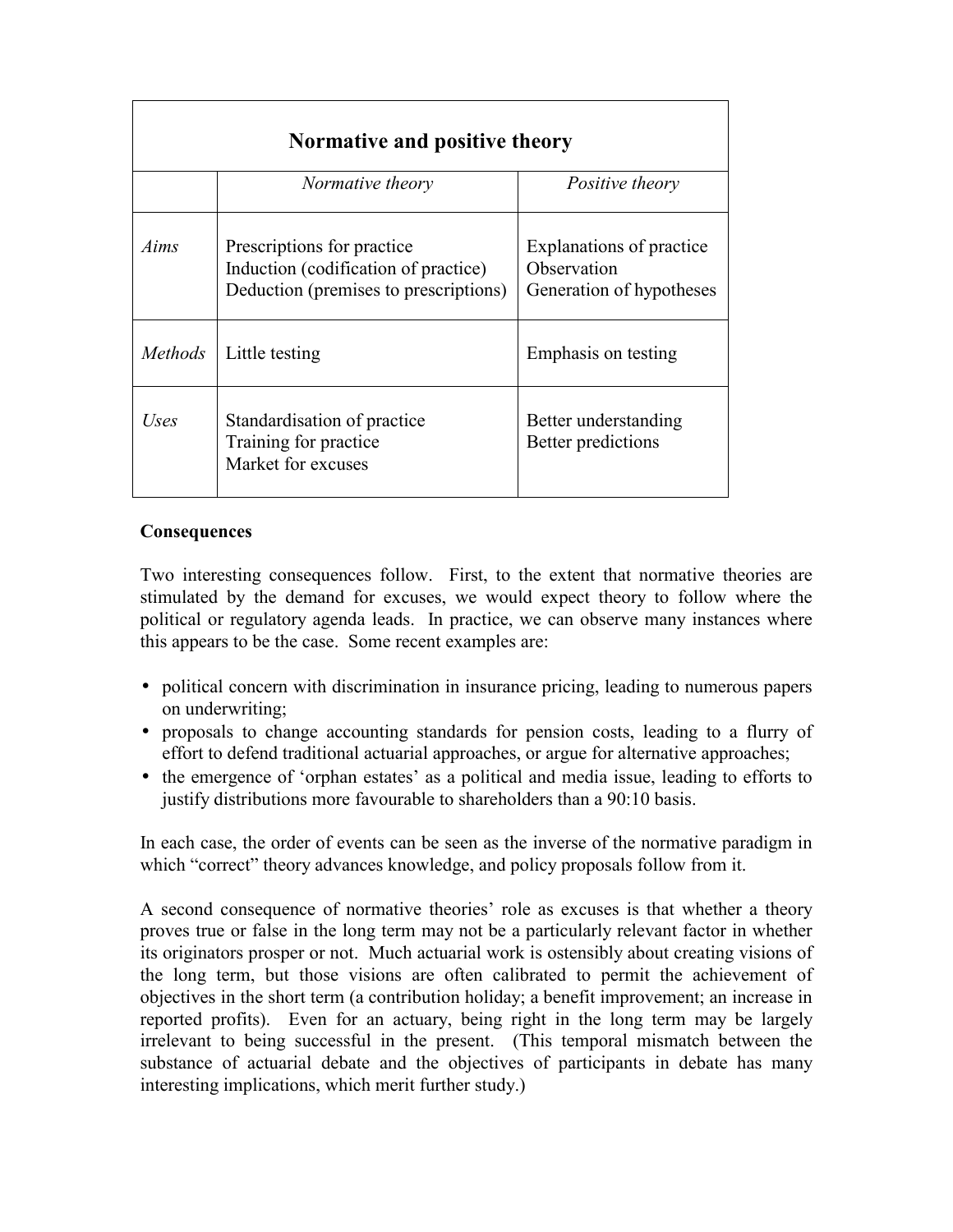## **Characteristics of demanded theories**

This view of regulation suggests that there is likely to be little demand for theories which do not support vested interests. For example, financial economics in its pure form abhors ìfree lunchesî: the best that can be hoped for is that changes in financial strategy will make one group better off and another worse off. Lobbyists often find that this is not a politically acceptable way of justifying their objectives. Hence pure financial economics is not demanded, and the demand instead is for bespoke theories which say that a change in financial strategy produces a free lunch. Examples of such theories include:

- the use of 'shareholder value' measures for executive remuneration, which do not reconcile to market values;
- arguments that orphan estates can be distributed to shareholders without making participating policyholders worse off;
- the argument that financial reinsurance of with-profits business can provide a margin to a reinsurer while still enhancing returns to all generations of participating policyholders.

 We should not be surprised to find a large number of such theories: every vested interest needs a theory, and theory is cheap to produce. The multitude of substitutable alternative theories and the lack of consensus may be intellectually discouraging; but they are also important ingredients for a thriving market in actuarial consultancy.

#### **Life assurance solvency**

For a topical example of lobbying on the basis of normative theory in preference to declared self-interest, consider the case of solvency regulation and financial reporting for certain classes of life assurance business. Hypothetically, let us suppose that statutory reserving bases were strengthened for unitised with profits business, or that derivatives underlying some innovative higher income bonds were declared inadmissible. This might make insurance policies a better credit risk; but it might also lead to reduced competition, higher barriers to new entrants and higher prices. This range of effects would clearly be to the benefit of large life offices. However, the supplied actuarial theory does not encompass the self-interest of larger life offices; instead, our attention is drawn only to the importance of improving the credit-worthiness of insurance policies. Empirically, it is hard to establish which effect is more significant to the interests of consumers - better credit risk or reduced competition. However, we can observe that the clamour for stronger bases seems to be coming mainly from large life offices.

#### **Implications for research**

We noted above that theories produced by academics might sometimes be adopted to support particular interests. However, it is also common for actuarial practitioners to complain that much academic research is 'not relevant'. Academics need not necessarily be discouraged by this; indeed, perhaps they should regard the epithet 'not relevant' as a back-handed compliment. If practitioners dismiss your research as 'not relevant', at least you know it is not an excuse!